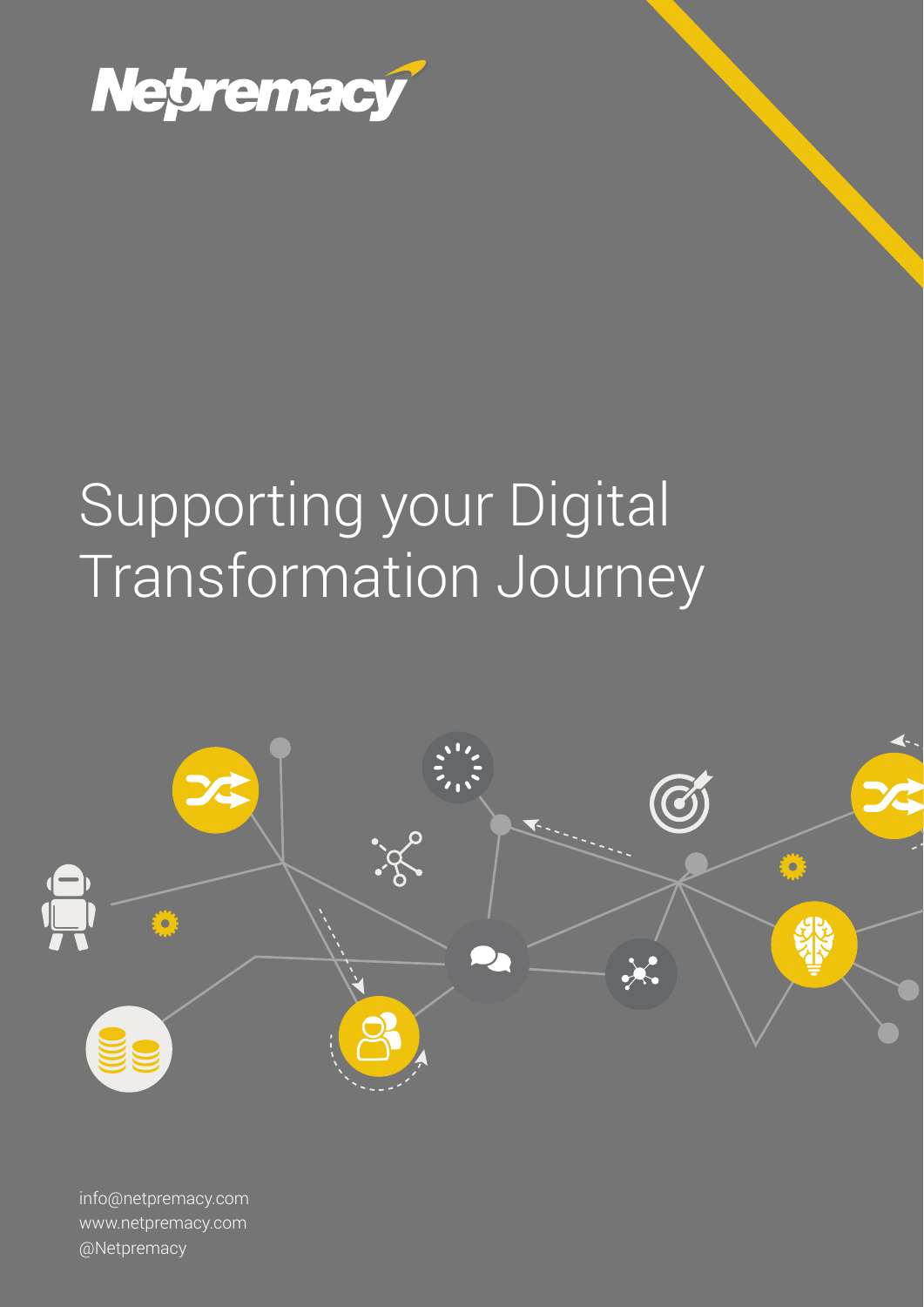# Digital Transformation

Digital transformation is an integral part of any modern-day business. Whether you are a startup or a multinational corporation, using new technologies effectively to help solve complex problems, enables innovation allowing for new and more creative ways of working. Whether your business is looking to scale up, migrate to the cloud, develop new technology or simply futureproof against the rapid changes in technology, Netpremacy is here to support and guide this journey.

This report will highlight the key areas, which Netpremacy have identified as leading the way in digital transformation in 2019 and beyond.

### Why is digital transformation so important for businesses?

The pace of digital change and technology innovation is increasing everyday. The evolution of technologies such as Artificial Intelligence (AI) and Machine Learning has helped to accelerate change faster than ever before, helping businesses to work more intelligently in the cloud. This pace of transformation is no longer for a few innovators, but is available to the mass market, including customers, employees and partners, meaning businesses also have to be at the cutting edge of the digital world.

In 2019, a business that resists change and relies on historical 'tried and tested' processes risks lagging behind their competitors in terms of innovation, risks the security of their company and client data and is inefficient due to human error and manual processes. With these factors in mind, the success of a business is almost solely dependant on embracing digital transformation and new technologies, which may prove to be the deciding factor of how fruitful the business can be in the long-term.

#### Martin Russell, Head of Customer Success at Netpremacy, explains:

*"Digital transformation is not just about the initial landing of a project designed to solve a specific problem, it's about understanding the journey how you got here and where it takes you next. Transformation happens as you continue to use this momentum to build a better understanding of what the long term objectives of the business are and how each of these steps will lead you there. Do this by utilising the scalability, security and stability of the cloud so that you can remain focus on the outcomes not bogged down by the overhead of the technology"*

"Transformation happens as you continue to use this momentum to build a better understanding of what the long term objectives of the business are and how each of these steps will lead you there."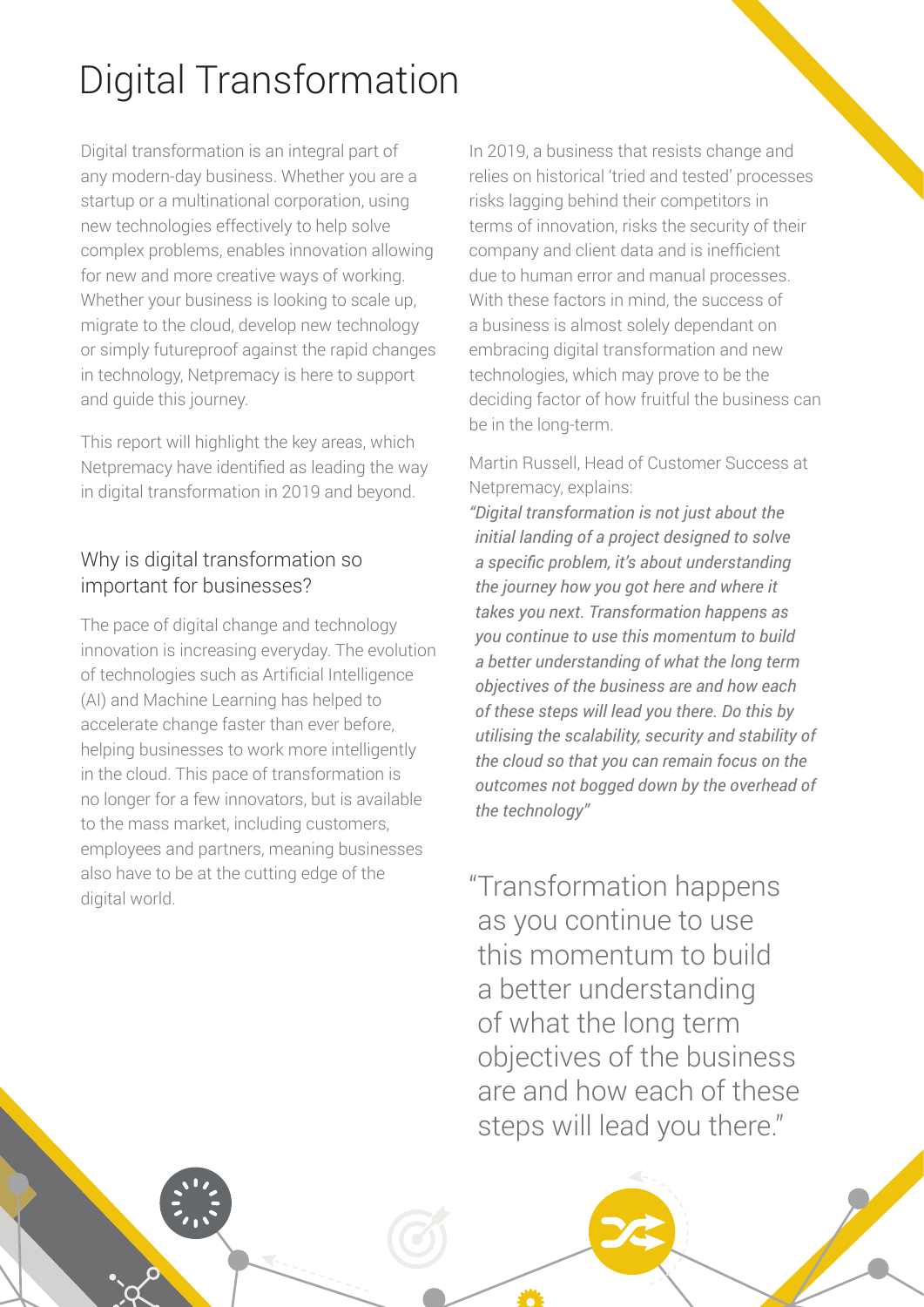# Cloud Technology

Cloud technology is fast becoming a leading factor in digital transformation. At Netpremacy, we believe in maximising Cloud investment by using powerful analytics and Machine Learning tools to change to enhance the way businesses work.

Cloud technology is changing the way that businesses think and work. Less than a decade ago nobody could have foreseen the hyper-Cloud capabilities that we experience today. Now Cloud enables us to explore endless possibilities, which can help us to grow and learn in ways we could not have previously imagined.

 Working in the Cloud has freed businesses of technological constraints, making workplace infrastructures more secure, streamlined and collaborative.

Working in the Cloud has freed businesses of technological constraints, making workplace infrastructures more secure, streamlined and collaborative. The way in which employees are now able to work, means being totally untethered to on-premise servers and networks, instead being free to work securely from anywhere in the world.

By using the Google Cloud Platform in conjunction with BigQuery, users can build dashboards and manage billions of rows of data with ease, reducing the time required for data analysis, improving efficiencies across the board. Technology like the Google Cloud Platform is reducing the barrier to entry for businesses otherwise unable to gain access to these tools and service because of the investment needed to do this in traditional technology, allowing them to become more focused on core business and be successful because of it.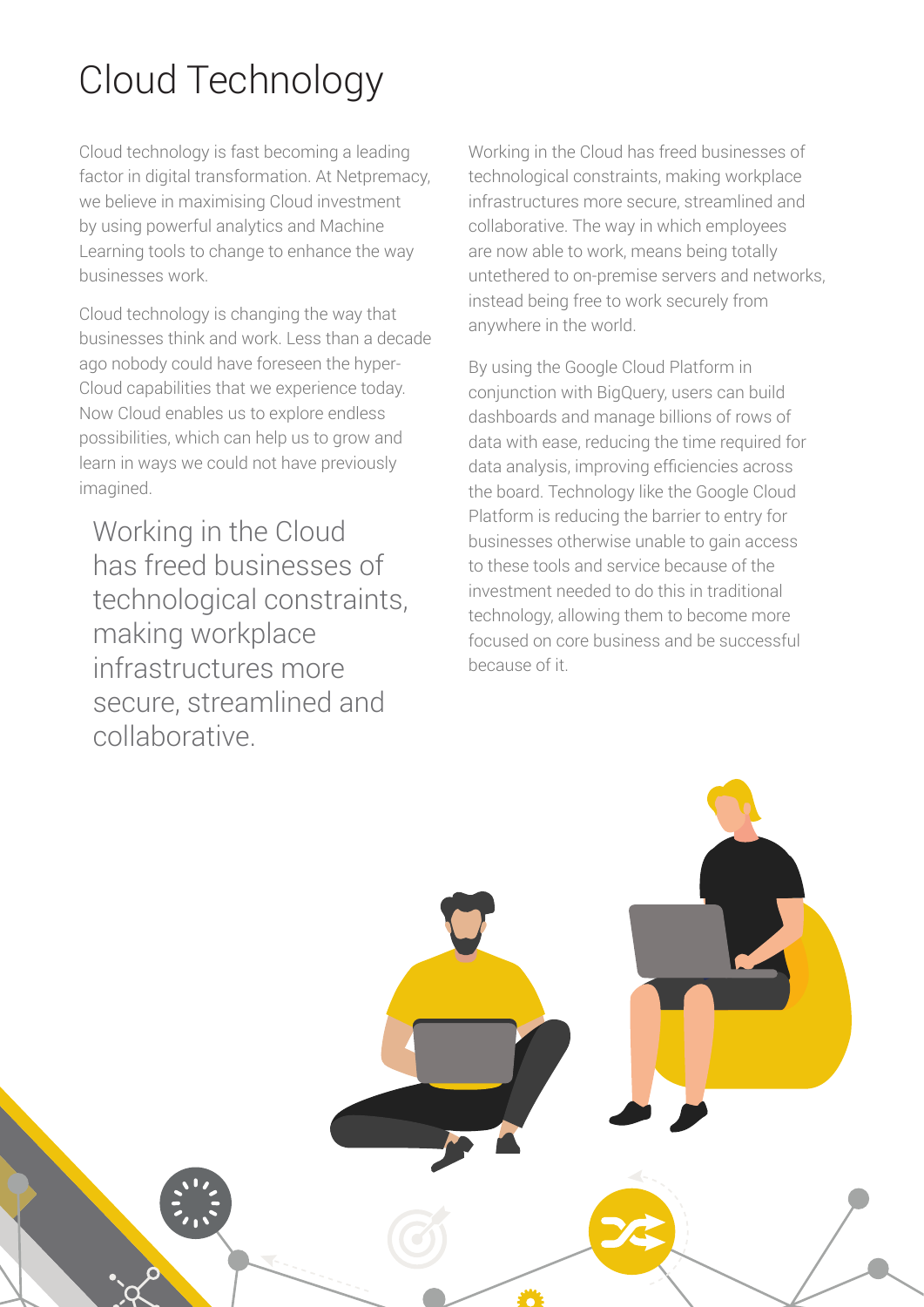# Emerging Technologies

The application of AI and Machine Learning is fast becoming a seamless facilitator for not only the technology sector, but for every business thriving in 2019. Whether your digital transformation goal is to improve workflows, productivity, or to streamline the customer journey, AI enables a deeper understanding of data, and is becoming the key to innovation within businesses across all sectors.

At Netpremacy, we are always innovating ways to shape and improve business's productivity and collaboration. As Google Cloud Premier Partner, we are at the forefront of the development of new world-class technologies and solutions to ensure our customers businesses' stay efficient and prepared for the future.

Part of the customer success journey at Netpremacy is ensuring that technologies such as AI do not intimidate our customers. Introducing these systems by focusing on the features and benefits of implementation, reducing the use of jargon, allows us to make AI more accessible for customers.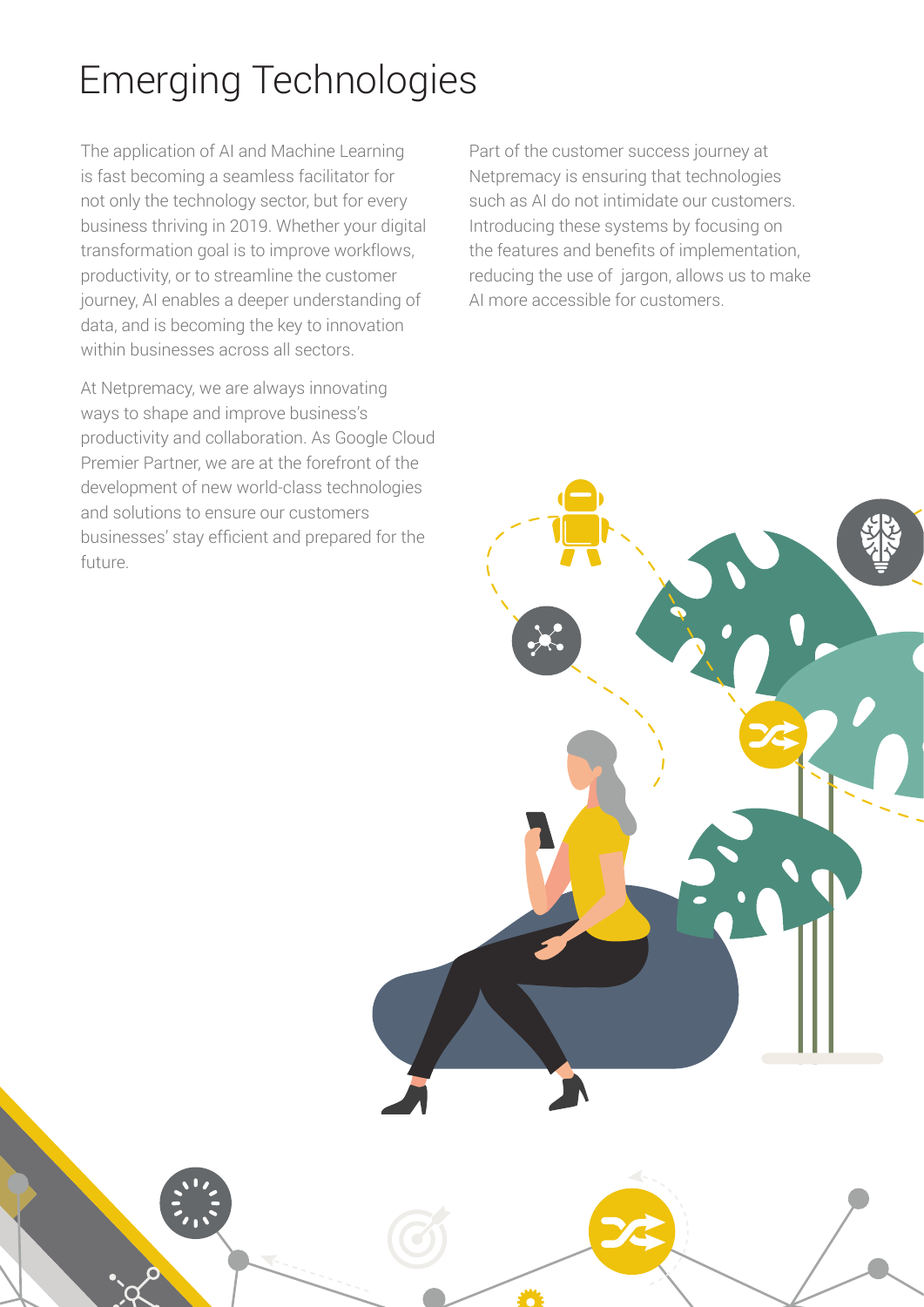## Data Security

Data Security is an ongoing priority for businesses considering their digital transformation journey and with the advent of GDPR, it remains an ongoing challenge and learning curve for many organisations. Automated processes are becoming a key support for ensuring GDPR compliance. Cloud security enables organisations to securely store data and allows users to identify and flag breaches through AI and rectify through automation.

"This kind of digital transformation allows [our customers] to be more in control of their data, what they're sending out and what they're sharing internally and externally."

Francesca Clarke, Google Cloud Senior Change Management and Training Consultant at Netpremacy, discusses how GDPR has affected the digital transformation she sees in her role:

*"Whether it's us delivering updated GDPR policies, or advising customers on how they need to adjust their own internal best practice policies, we have to make sure that every interaction along the way is compliant. No matter how basic the needs of the customer are, we have to make sure that they are at the forefront of our minds. We don't sit idly by until a potential breach is identified, we really get involved. Our whole customer strategy is to create a robust infrastructure to help prevent against the risk of breaches through reinforcing best practice in all of the training that we provide. We find that this kind of digital transformation allows [our customers] to be more in control of their data, what they're sending out and what they're sharing internally and externally."*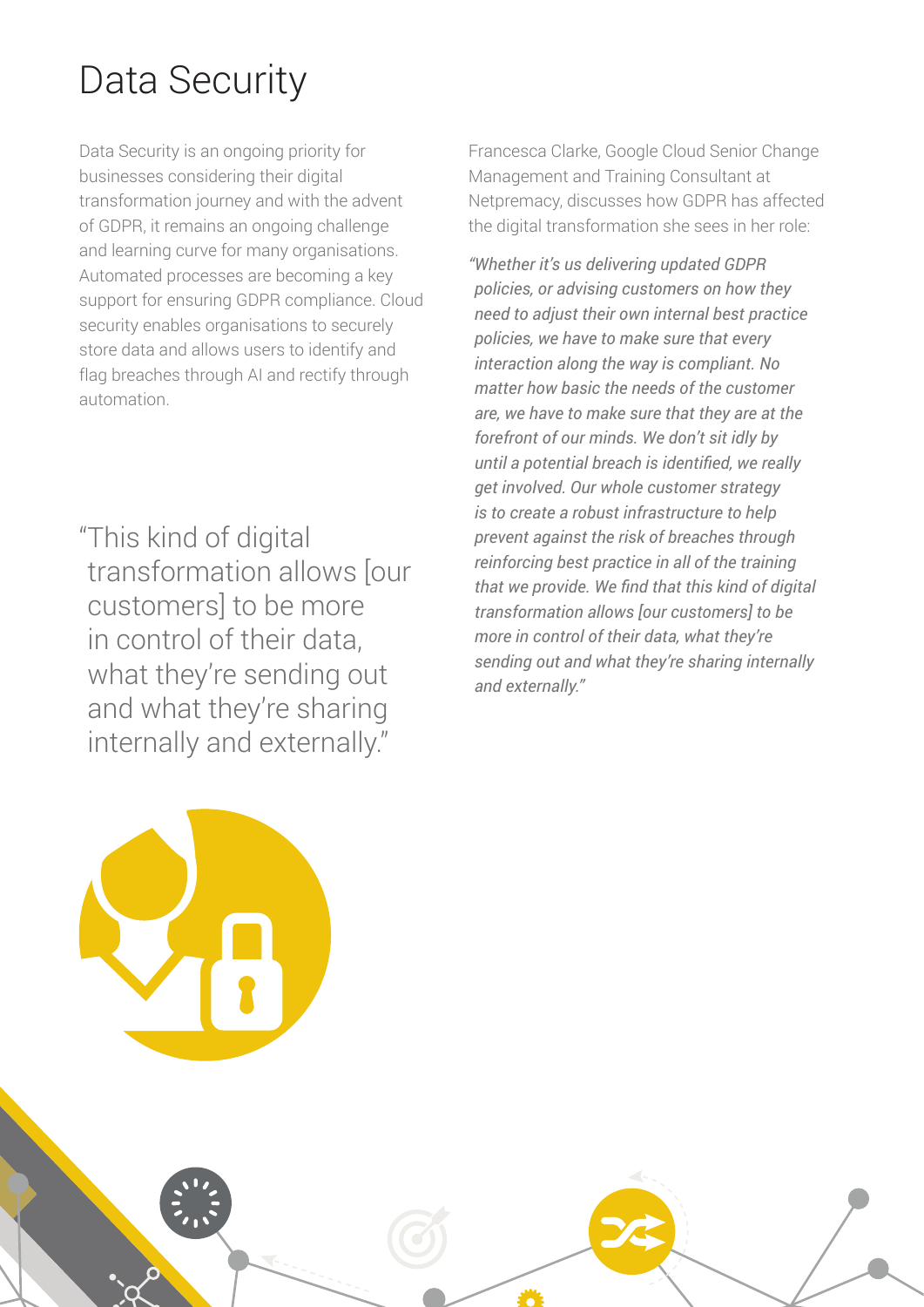### How Netpremacy have embraced Digital Transformation

Like many companies, Netpremacy realise that digital transformation is a constantly evolving journey. Almost all the work Netpremacy does with customers is through a cloud platform, with the aim of staying away from on-premise, insecure and rigid solutions as much as possible.

One way that Netpremacy embraces digital transformation internally, is through action tracking. This is the process of putting customer documentation into our own tracking tools, adding comments, tasks and providing updates on the work being carried out. This internal process takes the wants and needs of the customer and turns them into actionable points through digital tasks.

*"Within Netpremacy, we trial the onboarding processes we deliver for our customers internally to make sure they are effective and up to date. We have recently expanded our training team to include professionals who can deal with any questions that may come up from all areas of a business. Because Netpremacy are working with the same tools that we are helping others learn and adapt to, we have to stay one step ahead at all times"* explains Francesca.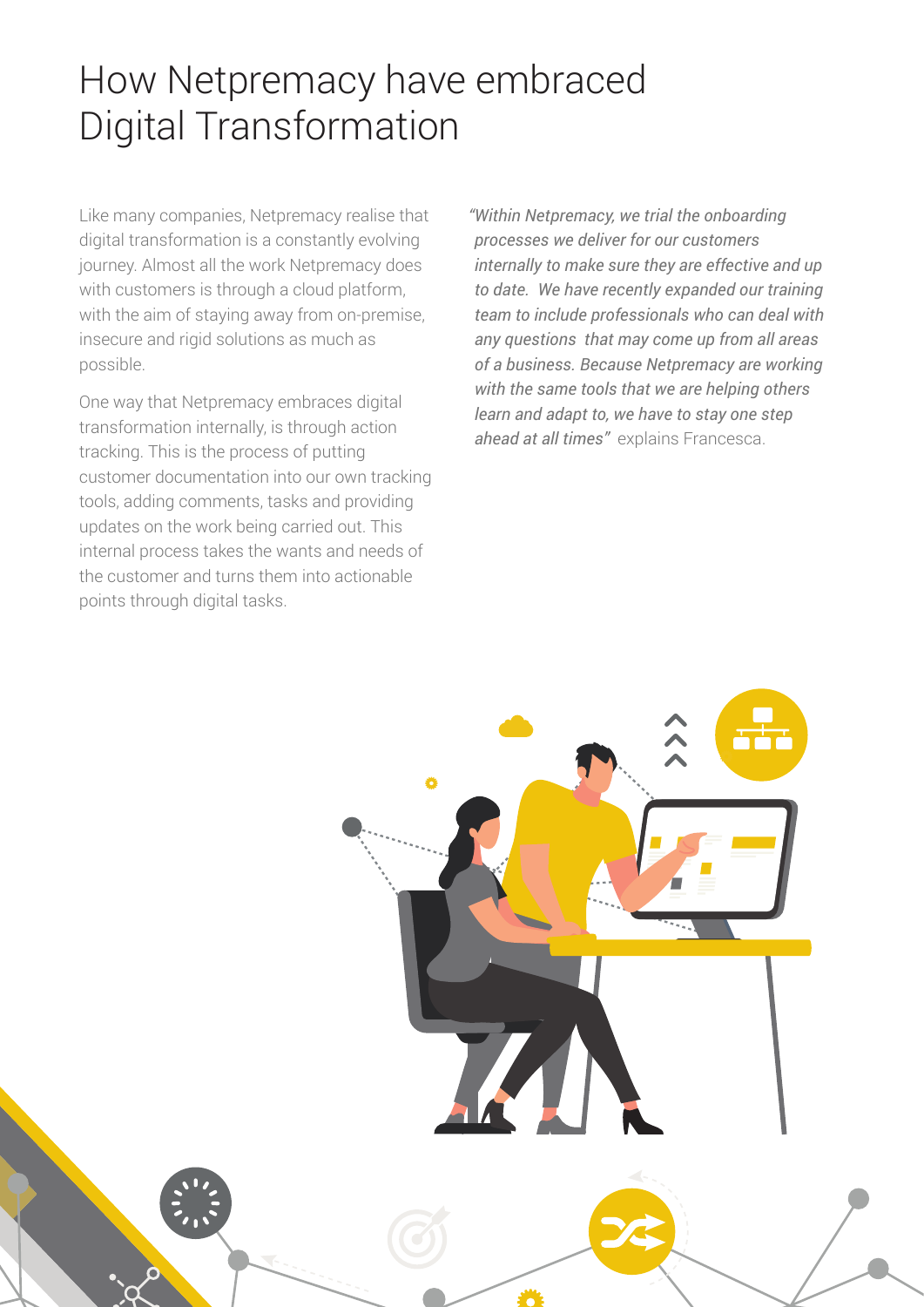### Help & Guidance After Deployment

#### Support services

The two most important factors of digital transformation are culture and executive level buy-in. This means assessing the way a business currently works and gauging how the teams will adopt these changes. We include key decision makers in the process and ensure that they are invested in the changes, and understand the rationale for making them. If a company is not supported by senior management to drive these big changes, they will not have the confidence to move away from old systems.

In order to instill the idea of digital transformation, it's vital to run through processes, comparing them to previous ways of working and build a test environment to prove its efficiency. For Netpremacy, an important feature of our support services is going into our client's businesses to train them, building demos to facilitate changes, and exciting teams by showing them the change in action, rather than just talking about it.

Throughout implementation, customers should be able to use their pre-existing transferable skills, and adapt them for the new tools and technologies. When processes are made easy for the end user, who are using these systems every day, everything will fall into place.

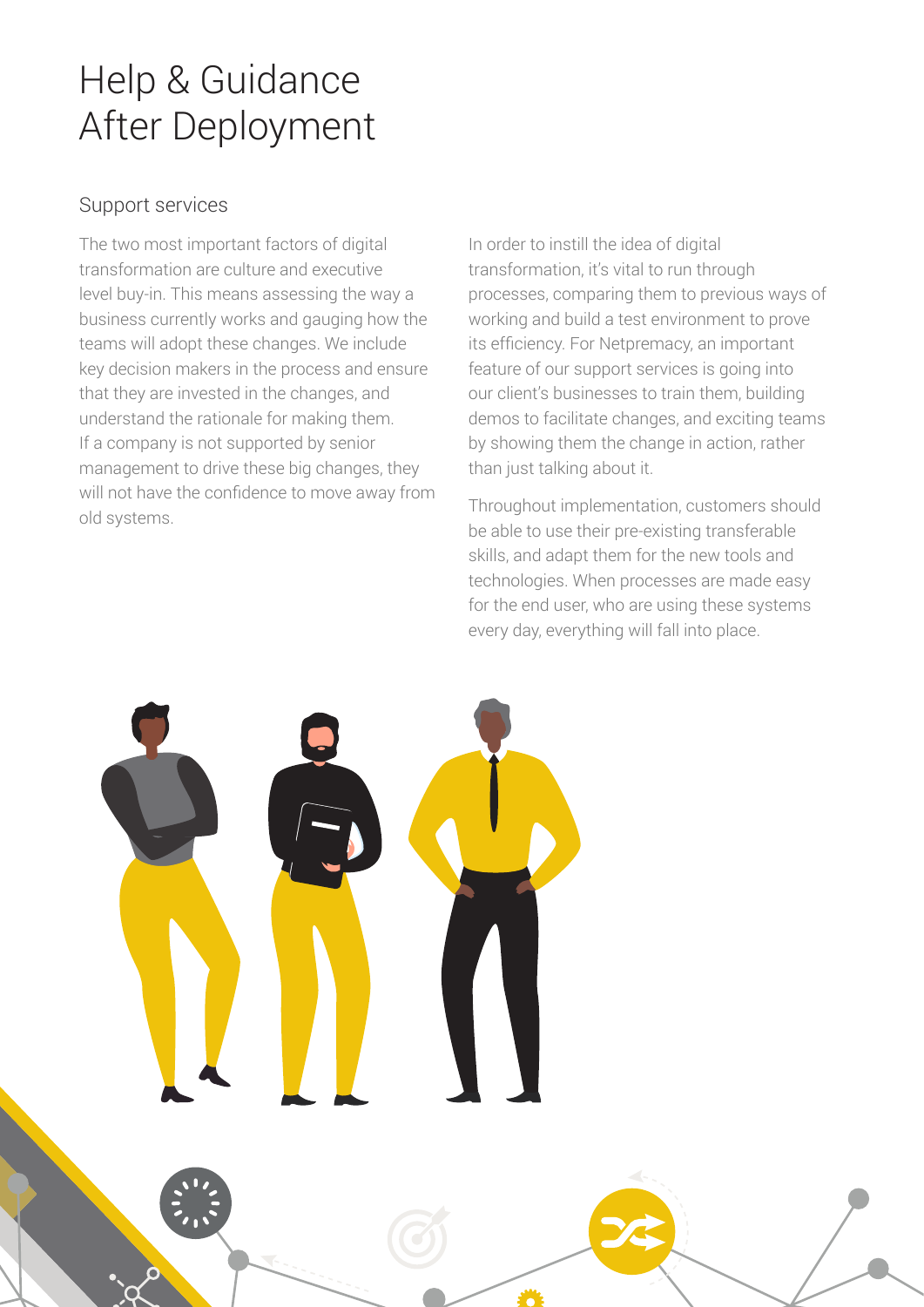### Help & Guidance After Deployment



### CSS (Customer Success Services)

Jacob O'Hara, Customer Success Manager at Netpremacy, explains what digital transformation means to his team:

*"Digital transformation means partnering with a business to improve the way they operate through advanced use of technology. We work closely with our customers to improve data security, digitise business processes, and improve technology adoption throughout their organisation. All of our efforts as a CSS team are tailored to the client which allows us to make real, measurable differences to their company. At its core, the work we do helps to break down barriers and empowers customers to embrace new technology platforms."*



### Training & Change Management

During a digital transformation, it is common for productivity to slow down when a new technology or process is introduced. It's important that teams feel empowered by their training as a lack of confidence or frustration is a common risk to progression for businesses.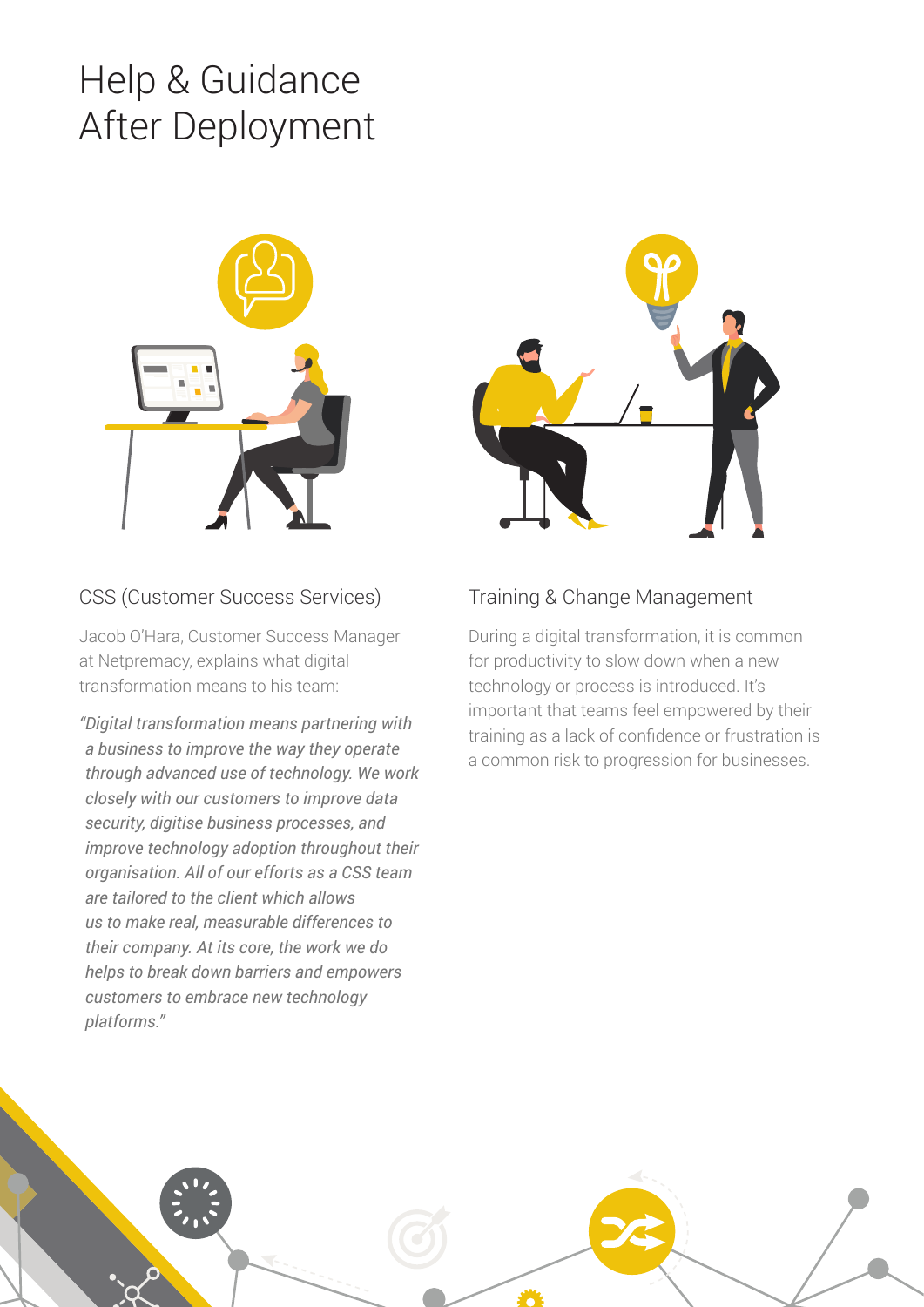#### Francesca comments:

 *"The biggest thing that works against digital transformation is muscle memory. Users build habits unconsciously, and it's only when something changes that they realise they have to break those habits and rebuild them in a different way. We've seen quite a few different needs that are able to be fulfilled with the tools that are now coming in through the digital transformation movement, and it's working to make everything accessible."*

A key part of any training journey is sharing success stories from within a business in order to give people credit for finding a new, better way of working with new tools. Referred to as 'evangelists', they tend to be the users who are able to find things for themselves and work efficiently because of it, inspiring others within the business as they go.



Martin comments on managing change resistance;

*"To migrate from one platform to another, technically, is really simple. It's the people change that businesses will determine a project success in many cases. People are often very resistant to change because in their own way they are already working in a well honed process or at least one they know. To win here you must over communicate why not only the change but how this will significantly improve their working quality of life"*

When dealing with resistance to change, it's important to be proactive, not reactive. Different styles of learning and working should always be considered when dealing with change, including visual interactive learners, independent learners and those who need guidance at every step of the way.

*"In the training team, we have to keep the individual at the forefront of our minds all the time. Understanding how an individual adapts to change is half the battle; an organisation is just lots of individuals, and they all deal and adapt to change differently. We have to manage the resistance that comes when you implement a change or transformation"* Francesca explains.